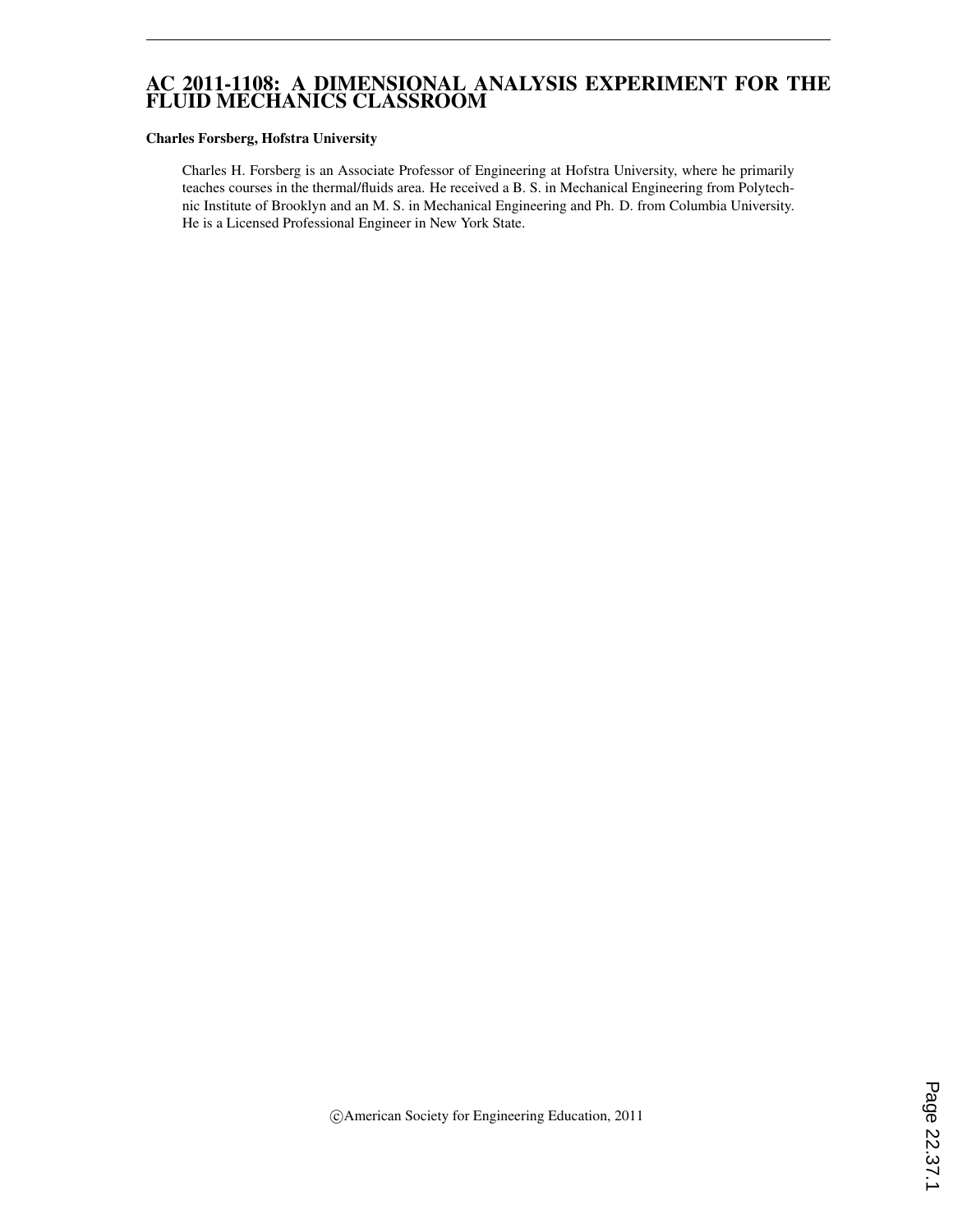# **A Dimensional Analysis Experiment for the Fluid Mechanics Classroom**

# **Overview**

Dimensional analysis is a technique used in many fields of engineering to facilitate correlation and interpretation of experimental data. It provides a means of combining the many parameters of an experiment into a lesser number of dimensionless groups. This technique greatly reduces the amount of experimental work needed to determine the effect of parameter variation on the dependent parameter of the experiment.

As an example, consider the flow of a fluid through a smooth tube. As the fluid moves downstream, its pressure decreases due to frictional effects. The amount of pressure decrease depends upon 5 parameters - the diameter of the tube, the distance traveled down the tube by the fluid, the fluid velocity, the density of the fluid and the viscosity of the fluid. The problem therefore involves 6 parameters - the pressure drop, which is the dependent parameter, and the other 5 parameters which are the independent parameters. To fully investigate the pressure drop phenomenon, it would appear that one would have to vary all 5 independent parameters separately to see how a change in a given parameter would affect the value of the pressure drop. This would indeed be a formidable undertaking, and voluminous amounts of data would be generated that would be hard to correlate and interpret. Through the technique of dimensional analysis, the problem can be reduced from one involving six parameters to one involving three dimensionless groups, one group of which contains the dependent parameter. By reducing the number of variables in the problem from six to three, the necessary experimental work is greatly reduced, and correlation of the experimental data is greatly facilitated.

In the mechanical engineering curriculum, dimensional analysis is typically taught in the fluid mechanics lecture course, where students apply the Buckingham-Pi theorem<sup>1, 2</sup> and determine the appropriate dimensionless groups for a given problem. The procedure used for determining the dimensionless groups is generally straight-forward but tedious. It is believed that the use of laboratory demonstrations in the lecture class would increase the students' interest in the subject and would significantly enhance the students' comprehension of the usefulness of dimensional analysis in the planning of experimental programs and the interpretation of the experimental data. The intent is to have students actively participate in the performance of the demonstrations and the gathering of data. They would also correlate the data during the class period using software such as Excel, Matlab, or MathCad. The class session would be lively, with much increased student participation and active learning.

Accordingly, we have developed a fluid mechanics experiment dealing with the flow of fluids (i. e., water and air) through nozzles of different sizes. The pressure drops across the nozzles are measured for a variety of flow rates. Using dimensional analysis, the students determine the appropriate dimensionless groups for the experiment and correlate the experimental data. The students thereby observe first-hand the usefulness of dimensional analysis in the correlation and interpretation of experimental data.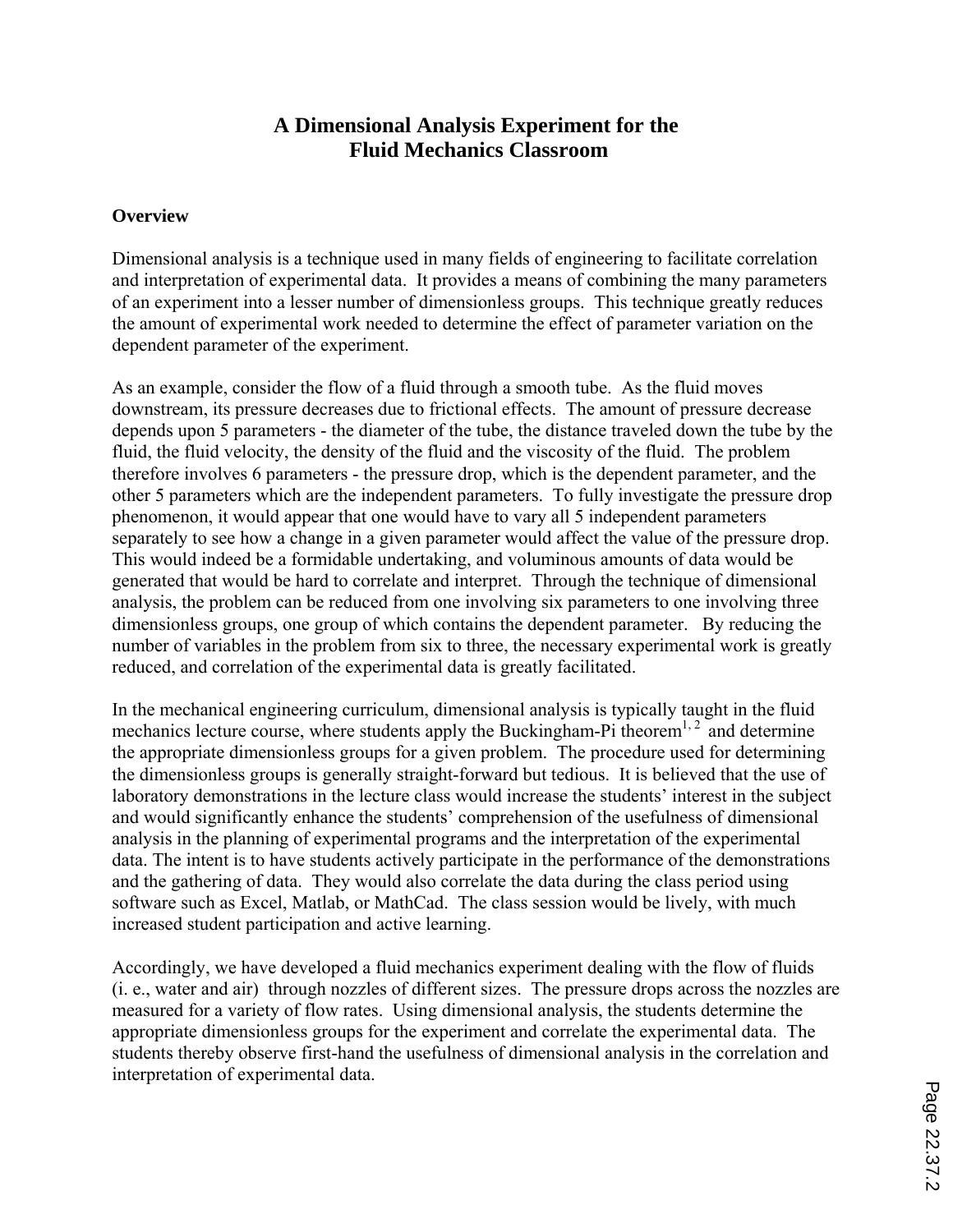The paper describes the experimental apparatus in detail. Although the apparatus is currently located in our mechanical engineering labs, the intent is to make minor modifications to the apparatus to enable its mounting on a cart for easy transport to and from the lecture classrooms. The paper includes a parts list, a discussion of construction aspects, and includes actual data obtained from the experiment by the author. When the experiment is ultimately performed by the students in the lecture class, they will be asked to complete a survey regarding the usefulness of the experiment in improving their understanding of dimensional analysis. The effectiveness of the experiment will also be assessed by pre- and post-experiment exam problems.

In summary, this paper describes a fluid mechanics experiment which can be used to enhance lectures on dimensional analysis. Through active student participation, the experiment should greatly increase the students' interest in the subject and their comprehension of the use of dimensional analysis in the planning of experiments and the correlation of experimental data.

# **I. Objectives**

The main objective was to design and construct a fluid mechanics experiment to illustrate the concept and usefulness of dimensional analysis. An accompanying benefit of the effort was the addition of an experiment to the mechanical engineering laboratories.

# **II. Experimental Apparatus**

The experimental apparatus is shown in Figure 1. It has been designed to be low cost, relatively easy to construct by lab technicians, and readily transportable from storage location to place of use.



 **Figure 1 - The Experimental Apparatus**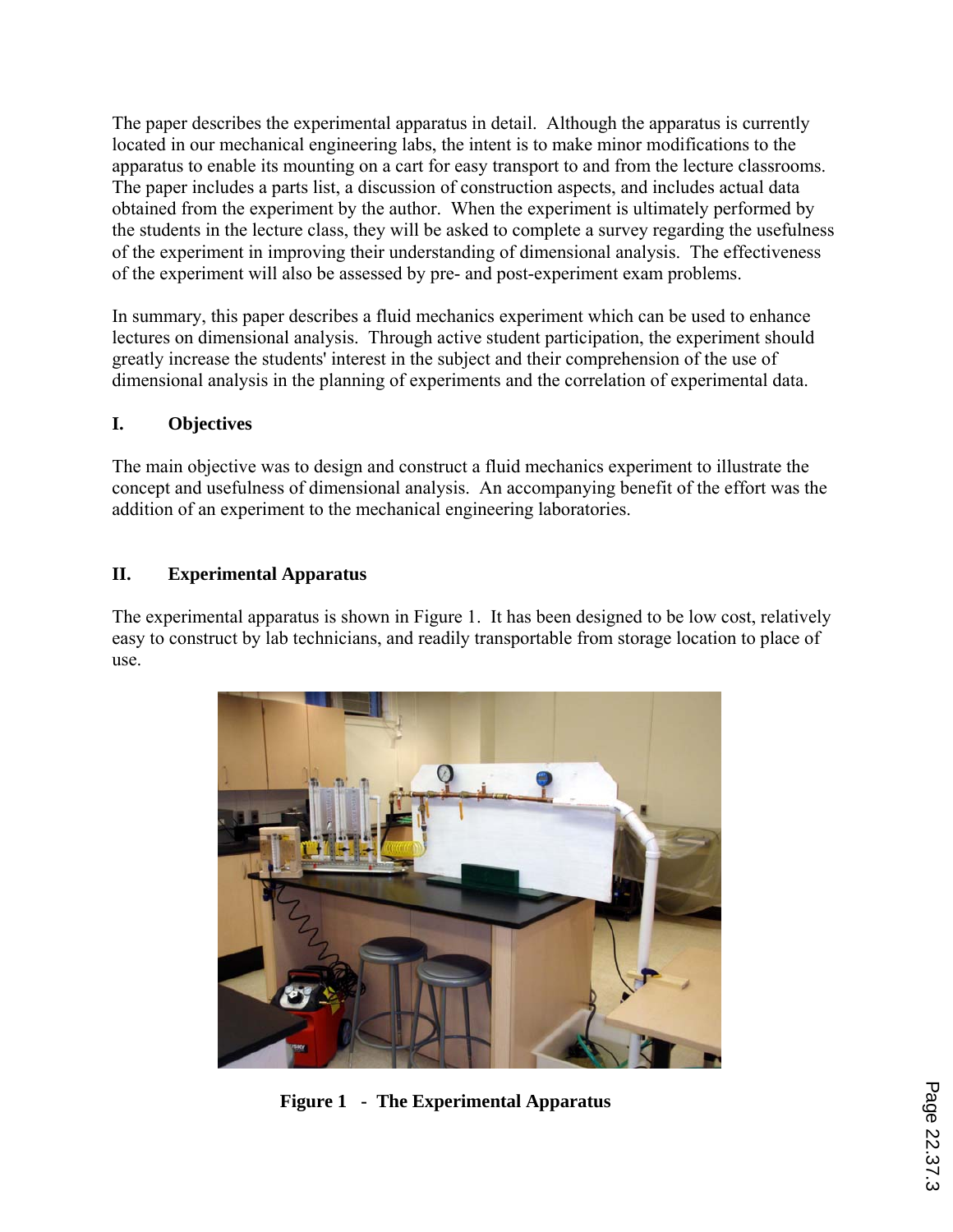The copper tubing (1/2" and 3/4" Type L), including valves and fittings, is mounted on a  $\frac{1}{2}$ " plywood board. Air and water supplies enter the copper tubing at the left end of the tubing. Full-port ball valves are used for selection of the fluid and for control of the flow rate. The specimen is mounted at the right end of the copper tubing. Water leaving the specimen (i. e., nozzle) is caught by a 1-1/2 inch diameter drain line which leads to a 12 gallon plastic rectangular tank. The tank has a submersible pump which recirculates the water through the experiment. (It is also easy to run the experiment with water supply from the sink faucets. If this is done, the submersible pump empties the water periodically to the sink so that the tank does not overflow.)

Going from left to right in the figure: The air compressor is on the floor. On the tabletop is the rotameter for the air flow rate and the rotameters for the water flow rate. The blue digital meter measures the fluid pressure just upstream of the specimen. The drainline support and the air flow meter are clamped to the tables for easy removal for storage.

Figure 2 shows a specimen mounted at the end of the tubing.



**Figure 2 - Mounted Nozzle Specimen**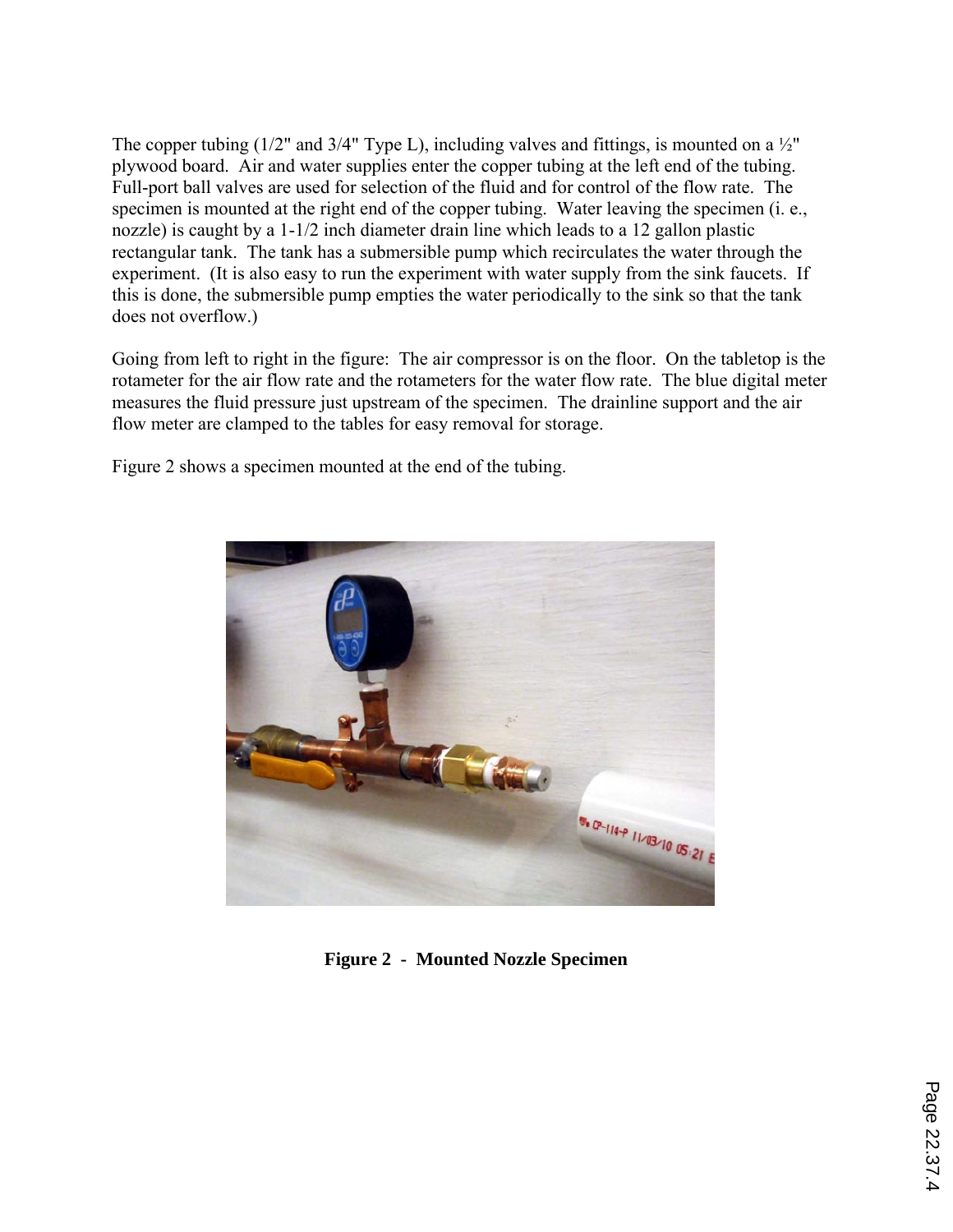Figure 3 is a close-up picture of a specimen. The specimen consists of a 1/2" male pipe-totubing adapter with a one-inch long aluminum rod in its end. The rod is 5/8 inch diameter so it snugly fits into the male adapter. Nine (9) specimens were fabricated; each specimen with a different diameter hole drilled through the aluminum rod. The diameters vary from 1/8" to 3/8", at 1/32" increments. We would have preferred using copper rod segments and soldering them to the adapters. However, the cost of copper is much greater than aluminum, so we chose aluminum. To avoid possible problems soldering aluminum to copper, we chose to glue the rod to the adapter. We used Gorilla Glue, and it has worked well.



**Figure 3 - One of the Nine Specimens** 

#### Parts List

Major equipment and instrumentation items (with approximate current prices) are as follows:

| Air Flow Meter                                    |      |
|---------------------------------------------------|------|
| Omega Engineering FL4511 $(0.5 - 4 \text{ scfm})$ | \$80 |

Water Flow Meter

 Figure No. 1 shows three flow meters, covering the range 0.2 to 10 gpm. The first flow meter was the one used for most measurements since the flow was usually 2 gpm or less.

| Omega Engineering FL4601 $(0.2 - 2$ gpm) | \$147 |
|------------------------------------------|-------|
| Omega Engineering FL4603 $(.5 - 5$ gpm)  | \$147 |
| Omega Engineering FL4604 $(1 – 10$ gpm)  | \$147 |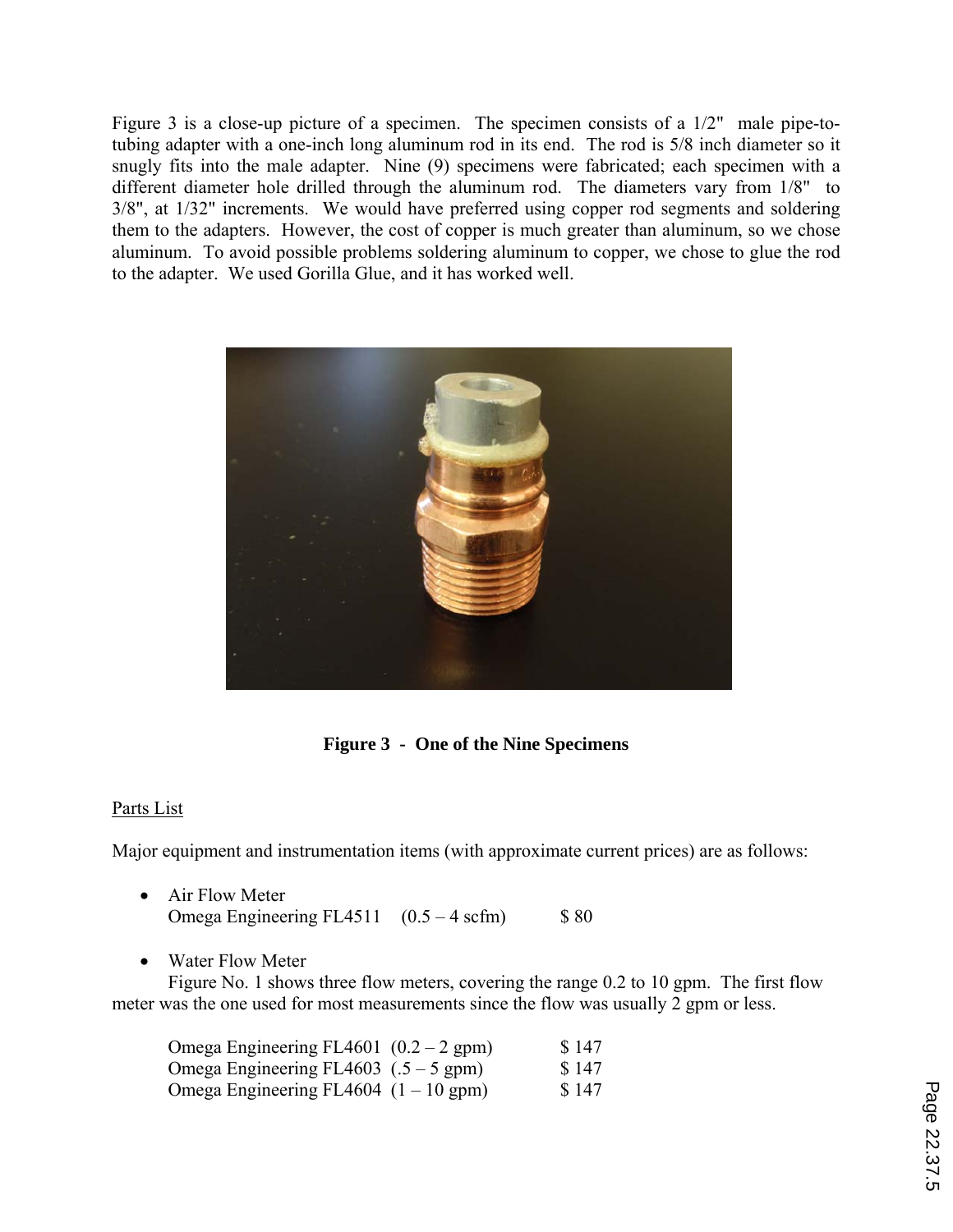Digital Pressure Gauge The gauge used in the experiment was Cole-Parmer 1200-030. This is discontinued. If buying now, we would get

|           | Omega Engineering DPG 5600B-100G                        | \$319 |
|-----------|---------------------------------------------------------|-------|
| $\bullet$ | Submersible Pump<br>Flotec $(1/3$ HP)                   | \$84  |
| $\bullet$ | Air Compressor<br>Husky 1.5 gallon Air Scout Compressor |       |

### **III. Experimental Runs**

Construction of the apparatus is complete, and experimental runs have been performed with water and compressed air. Thus far, most runs have been done with water. The following discussion outlines possible experimental runs to be done by students in the laboratory or in the lecture class:

First, let's discuss the dimensional analysis for the fluid flowing through the specimen. It is desired to determine how the pressure drop across the nozzle varies with the nozzle dimensions and the flow rate. Following an example in the textbook by John and Haberman<sup>3</sup>, we will assume that the pressure drop  $\Delta P$  depends on the the flow area  $A_1$  at the entrance of the nozzle, the flow area  $A_2$  of the nozzle exit, the density  $\rho$  of the fluid, and the volumetric flow rate Q of the fluid. (Why did we choose these parameters? Well, hindsight is great. We actually performed the experiment and found that this choice of parameters was consistent with the data.) Hence there are five parameters in the problem.

The dimensional analysis technique  $1, 2$  will enable us to reduce the problem to one of only two dimensionless groups. These groups are determined via the Buckingham Pi method to be:

$$
\frac{A_1}{A_2} \quad \text{and} \quad \frac{\Delta P A_1^2}{\rho Q^2}
$$

This means that the dimensionless group  $\frac{\Delta P A_1^2}{\Delta P A_1^2}$  $\frac{P A_1^2}{\rho Q^2}$  is a function of  $\frac{A_1}{A_2}$  $A<sub>2</sub>$ .

The following describes the determination of these pertinent dimensionless groups for this problem:

We wish to determine how the pressure drop across the nozzle varies with the nozzle dimensions and the flow rate of the fluid. We first make an educated guess that the pressure drop  $\Delta P$ depends on the the flow area  $A_1$  at the entrance of the nozzle, the flow area  $A_2$  of the nozzle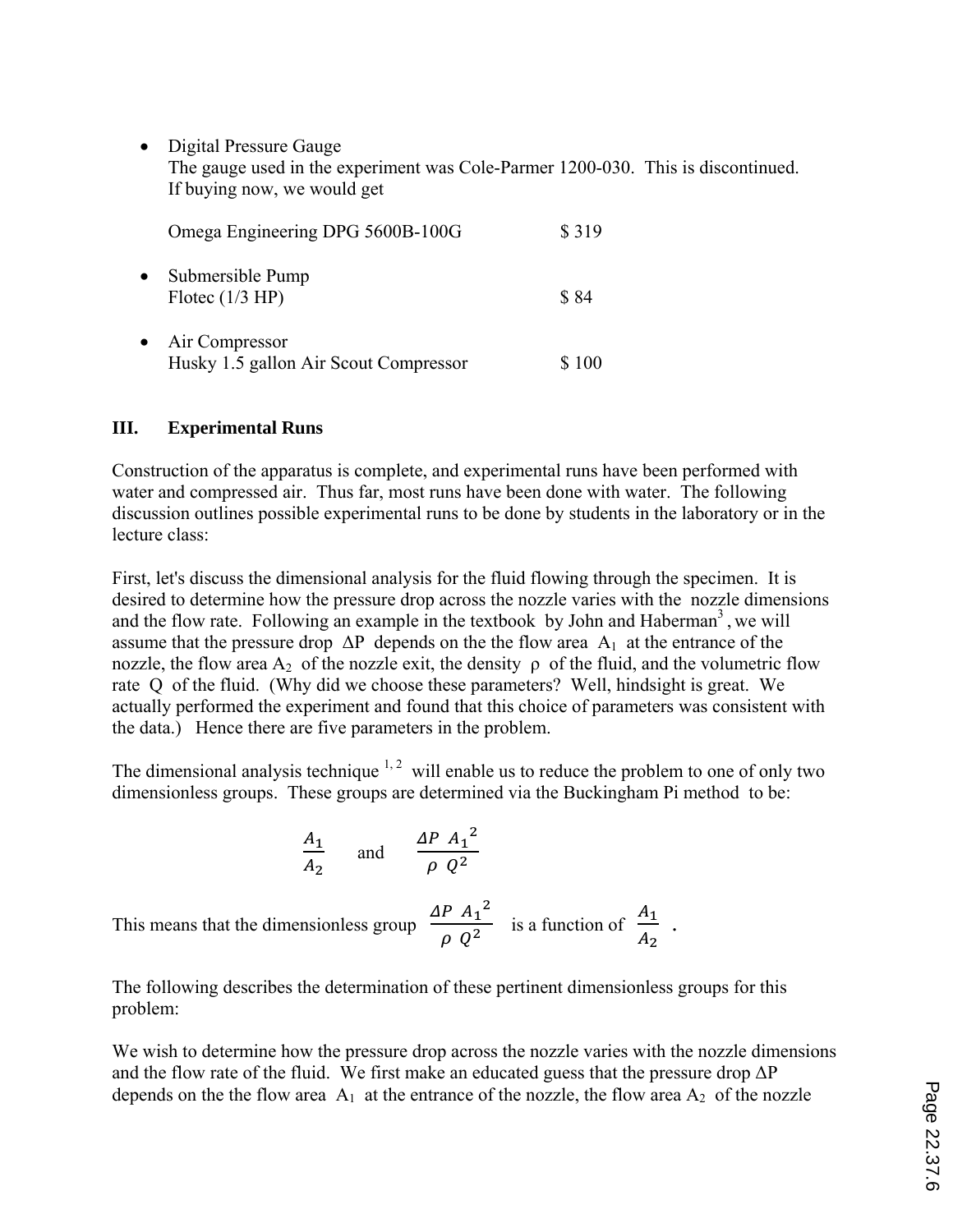exit, the density  $\rho$  of the fluid, and the volumetric flow rate Q of the fluid. We then express the five parameters of the problem in terms of either the primary dimensions mass (M), length (L), and time (t) or Force (F), length (L), and time (t). We will choose M, L, and t. In terms of the primary dimensions, the parameters of the problem are

$$
\Delta P = M L^{-1} t^{-2}
$$
  
\n
$$
A_1 = L^2
$$
  
\n
$$
A_2 = L^2
$$
  
\n
$$
\rho = M L^{-3}
$$
  
\n
$$
Q = L^3 t^{-1}
$$

We have 5 parameters in the problem, and they can be expressed in terms of 3 primary dimensions. The Buckingham Pi theorem states that the parameters can be arranged into  $(5-3) = 2$  dimensionless groups. To determine these groups (historically called  $\pi$  groups), we proceed as follows:

Of the five parameters, we select three (i. e., the number of primary dimensions) which can possibly appear in both groups. These are called "repeating" parameters. (Note: Since ΔP is the dependent parameter, we want it to be only in one of the groups. Therefore we do not choose it as a repeating parameter.) We will choose  $A_1$ ,  $\rho$ , and Q to be repeating. This leaves  $A_2$  and  $\Delta P$  to be non-repeating; i. e., they each appear in only one of the two groups.

We set-up the two groups as follows:

The first group is

$$
\pi_1 = \Delta P A_1^a \rho^b Q^c = [ML^{-1}t^{-2}] [L^2]^a [ML^{-3}]^b [L^3t^{-1}]^c = M^0 L^0 t^0
$$

The second group is

$$
\pi_2 = A_2 A_1^a \rho^b Q^c = [ML^{-1} t^{-2}] [L^2]^a [ML^{-3}]^b [L^3 t^{-1}]^c = M^0 L^0 t^0
$$

Explaining these two lines: After the first equal sign is the parameter grouping. We have to determine exponents a, b, and c which make the group dimensionless. After the second equal sign are the parameters expressed in terms of their primary dimensions. Finally, at the end of the line, we show that, in order to be dimensionless groups, the exponents for M, L, and t must be zero.

For the first group, equating exponents for dimensions M, L, and t, we have:

M: 
$$
1 + b = 0
$$
  
\nL:  $-1 + 2a - 3b + 3c = 0$   
\nt:  $-2 - c = 0$ 

Solving these equations for a, b, and c, we get  $a = 2$ ,  $b = -1$ ,  $c = -2$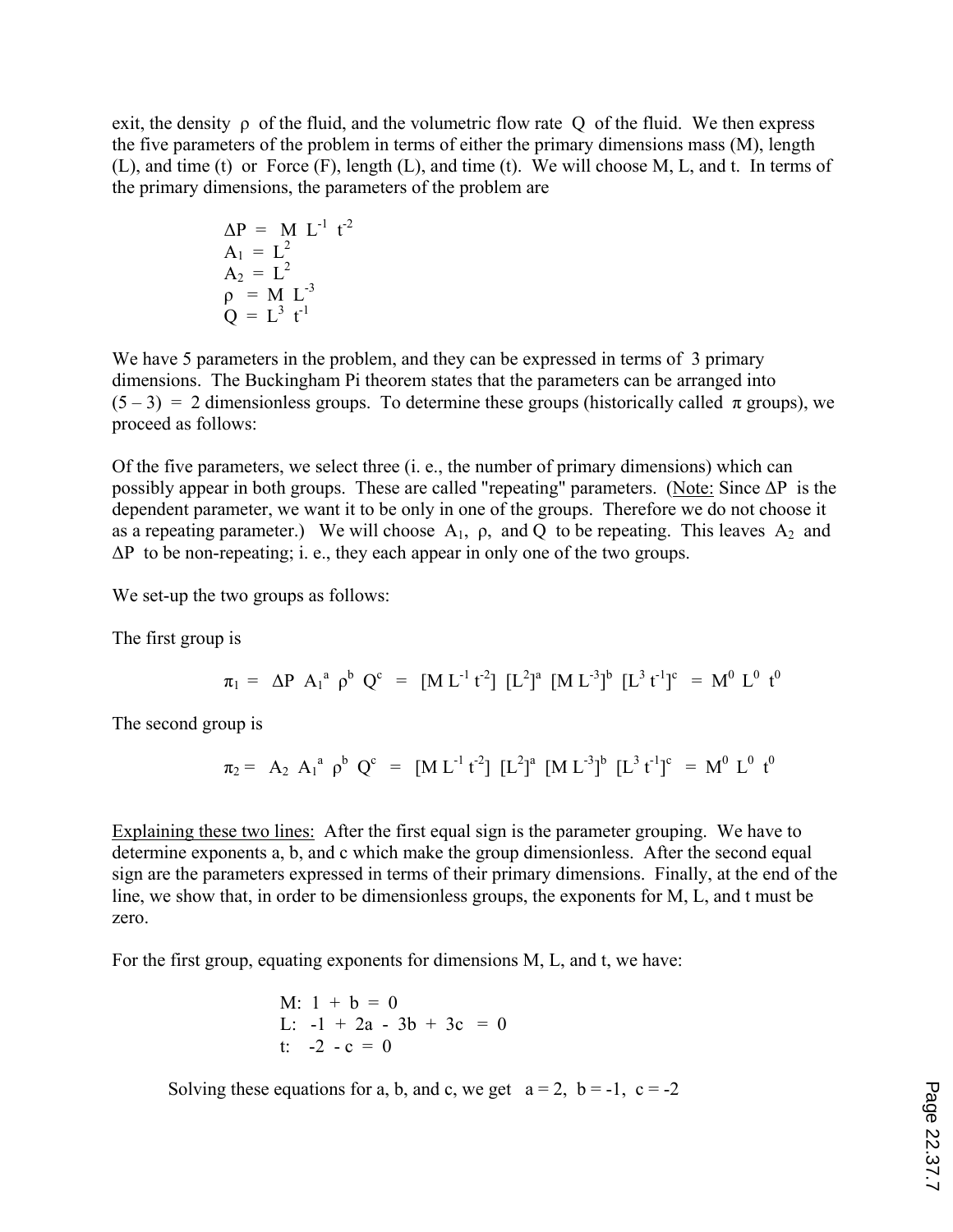Therefore, the first dimensionless group is  $\frac{\Delta P A_1^2}{\Delta P A_1^2}$  $\frac{1}{\rho Q^2}$ 

For the second group, equating exponents for dimensions M, L, and t, we have:

M: 
$$
b=0
$$
  
L:  $2 + 2a -3b + 3c = 0$   
t:  $c = 0$ 

Solving these equations for a, b, and c, we get  $a = -1$ ,  $b = 0$ ,  $c = 0$ 

Therefore, the second dimensionless group is  $\frac{A_2}{A_1}$  $A_1$ 

We will actually take our second group as the reciprocal of this, since, in our experiment,  $A_1$  is greater than  $A_2$ . We prefer to work with values greater than one rather than values less than one.

In summary, the Buckingham Pi theorem gives us the dimensionless groups to correlate our experimental data. We should be able to have our data show that

the dimensionless group  $\frac{\Delta P A_1^2}{\Delta T}$  $\frac{P A_1^2}{\rho Q^2}$  is a function of  $\frac{A_1}{A_2}$  $A<sub>2</sub>$ .

We performed experimental runs and used the data to determine the actual functional relationship between the two groups. Once we have the functional relationship, we can use it to predict pressure drops for situations for which we have not made an experimental run.

As mentioned above, there are nine (9) nozzle specimens with holes ranging from 1/8" to 3/8" diameter at 1/32" increments. The specimens are numbered from 1 to 9, with 1 being the 1/8" hole and 9 being the 3/8" hole. Let's use data from Specimens 3, 5 and 7 to determine the functional relationship between the two dimensionless groups. We will then use this relationship to predict pressure drops for Specimens 4 and 6. Finally, we will compare these predictions with actual data from Specimens 4 and 6.

The diameter of nozzle entrance, for all specimens, is  $5/8$ ". Therefore  $A_1$  is the area of a circle of diameter 5/8", or  $0.00019793 \text{ m}^2$ . A<sub>2</sub> varies with the nozzle. Specimen 3 has a hole of size  $3/16$ " with an area of 1.7814 x  $10^{-5}$  m<sup>2</sup>. Specimen 5 has a hole of size 1/4" with an area of 3.1669 x  $10^{-5}$  m<sup>2</sup>. Specimen 7 has a hole of size 5/16" with an area of  $4.9489 \times 10^{-5}$  m<sup>2</sup>.

Hence, for Specimen 3,  $A_1 / A_2 = 11.11$ . For Specimen 5,  $A_1 / A_2 = 6.25$ . For Specimen 7,  $A_1 / A_2 = 4.$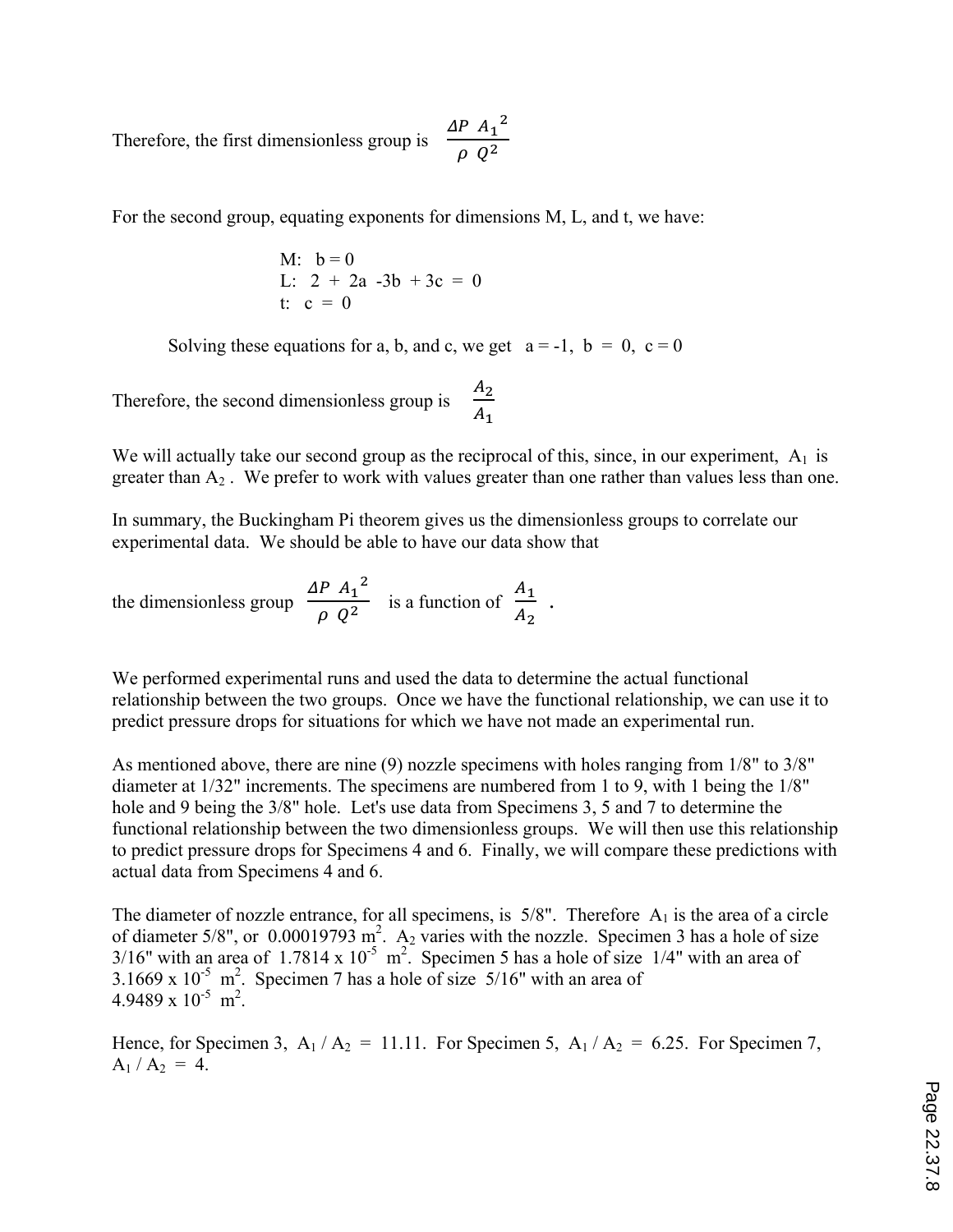Experimental runs were made for Specimens 3, 5, and 7 to determine the functional relationship between the two dimensionless groups. Pressure drops across the nozzles were measured for a variety of flow rates through the nozzles. For all three specimens it was found that the variation of the  $\frac{\Delta P A_1^2}{\rho Q^2}$  group was small for the different runs of a given specimen. For Specimen 3, the average value of the group was 92. For Specimen 5, the average value was 29. For Specimen 7 it was 15.

Using Microsoft Excel, a second-degree polynomial was fit to the experimental data, and the functional relationship was determined to be

$$
\frac{\Delta P A_1^2}{\rho Q^2} = 0.7938 (A_1/A_2)^2 - 1.9828 (A_1/A_2) + 10.481
$$

The curve fit was very good. The fit used 21 data points and  $R^2$  was 0.9959

Having determined the functional relationship between the two dimensionless groups, we then picked some random data points from experimental runs done for Specimens 4 and 6. We used the functional relationship to predict the pressure drop for the runs and then compared this predicted pressure drop with the actual pressure drop determined through experimentation. Specifically, we considered flows of 0.91, 1.35, and 1.72 gpm for Specimen 4 and flows of 1.26, 1.49, and 2.1 gpm for Specimen 6. The results of the comparisons are in Table 1. It is seen that the differences between the predicted and measured pressure drops varied from 7 to 25 percent.

| Specimen | Nozzle    | Flow  | Predicted        | Actual           | $\frac{0}{0}$ |
|----------|-----------|-------|------------------|------------------|---------------|
| No.      | Diam (in) | (gpm) | $\Delta P$ (psi) | $\Delta P$ (psi) | Difference    |
|          | 7/32      | 0.91  | 0.58             | 0.70             |               |
|          | 7/32      | 1.35  | 1.27             | 1.61             | 21            |
|          | 7/32      | 1.72  | 2.06             | 2.66             | 23            |
|          | 9/32      | 1.26  | 0.47             | 0.50             |               |
|          | 9/32      | 1.49  | 0.66             | 0.71             |               |
|          | 9/32      | 2.1   | 1.30             | 1.02             |               |

**Table 1 - Comparison of Actual and Predicted Pressure Drops** 

One of the reviewers of the draft paper kindly made suggestions for modifications which could possibly decrease the % difference values. In particular, it was suggested that the less-thanperfectly fabricated nozzles might be the source of the differences. We agreed that this might be the case, and, following the suggestion of the reviewer, we purchased four accurately-fabricated nozzles.<sup>4</sup> One of these nozzles is shown below in Figures 4 and 5. The nozzles had hole diameters of 0.07", 0.10", 0.13", and 0.16". We used the first, second, and fourth nozzles in experimental runs to determine the correlation equation and used four runs from the third nozzle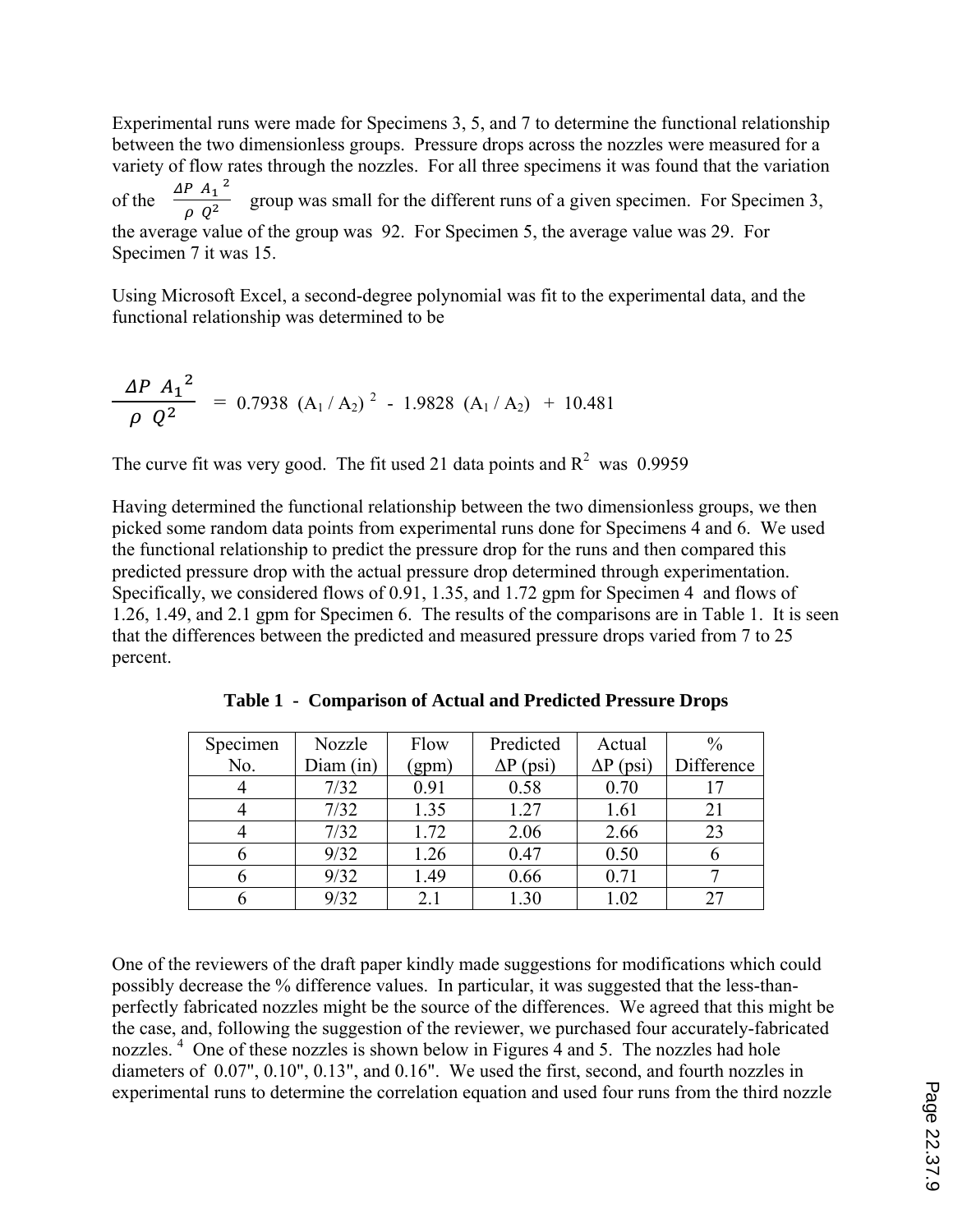to demonstrate the usefulness of the dimensional analysis technique. Unfortunately, the % differences using these accurate nozzles were between 12 and 26%; i. e., no better than the nozzles of Figure 3. We believe that the high % differences are due to developing the correlation equation using data over too large an  $A_1 / A_2$  range. Indeed, when we used the data from only two of the fabricated nozzles (nozzles 2 and 4) to develop the correlation equaion, we found that the % differences for the nozzle 3 runs were much lower, ranging from 4.4 % to 8.3 %.



**Figure 4 - Manufactured Nozzle** 



**Figure 5 - Manufactured Nozzle Mounted on Experiment**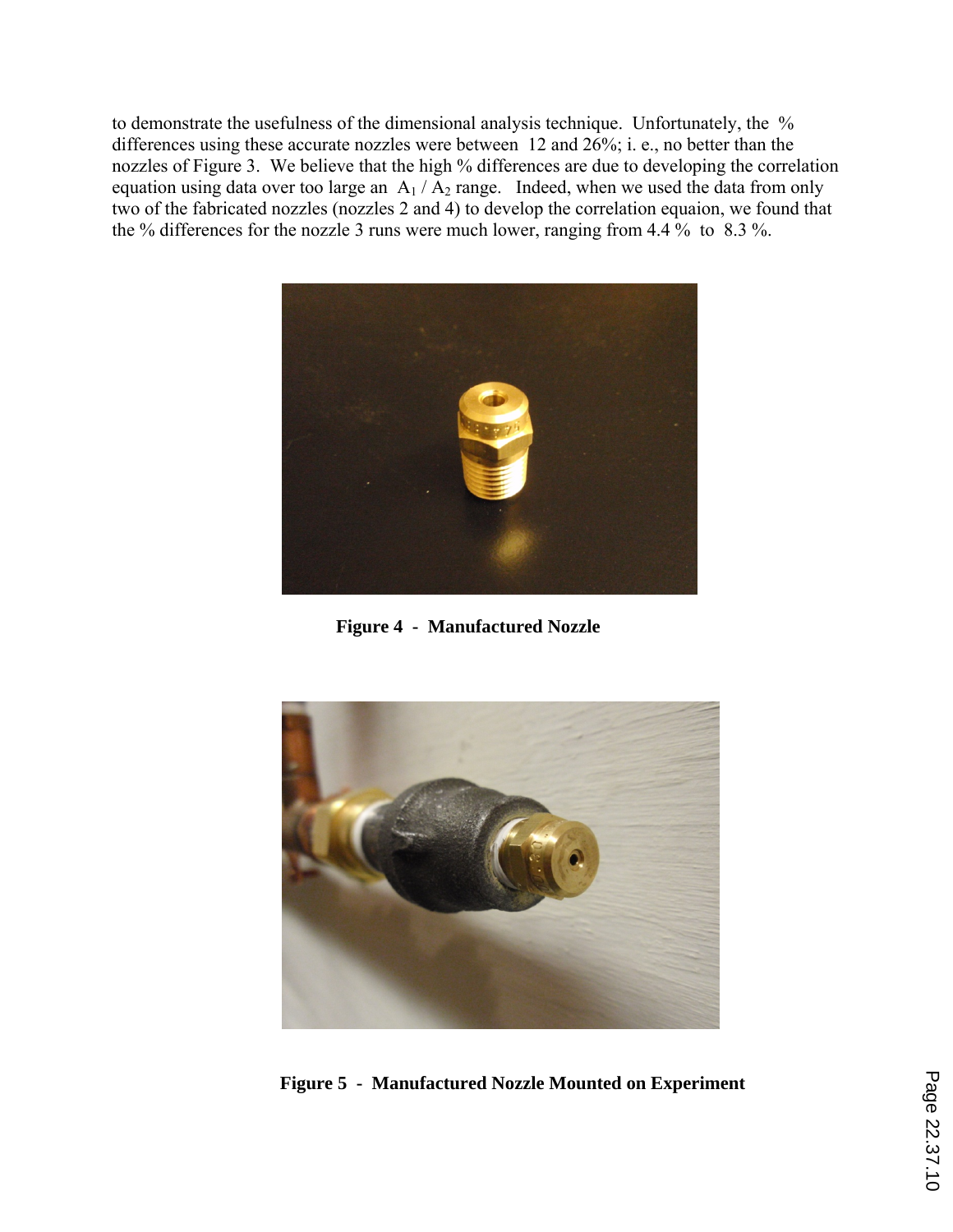In summary, this section has outlined a possible exercise for students to do in the laboratory or in the lecture class. The students perform experimental runs of pressure drop versus flow rate for some specimens to determine the functional relationship between the two dimensionless groups. They then use this relationship to predict pressure drops for a few runs of the other specimens. Finally, the experimental runs are performed for the other specimens and the predicted pressure drops are compared with the actually measured pressure drops. By doing this, the students will see the advantages of using dimensional analysis to correlate experimental data and to reduce the number of required experimental runs.

### **IV. Rubric**

A rubric similar to the following could be used to assess the effectiveness of the experiment in improving the students' comprehension of the use of dimensional analysis. The rubric could be administered before the performance of the experiment and after the performance.

Unsatisfactory Satisfactory Exemplary

- 1. Able to identify the pertinent parameters for the problem
- 2. Able to determine the number of primary dimensions for the problem
- 3. Able to express the parameters in terms of their primary dimensions
- 4. Able to determine the number of dimensionless groups
- 5. Able to determine the repeating parameters for the dimensionless groups
- 6. Able to obtain the equations for determining the exponents of the parameters
- 7. Able to correctly solve the equations and determine the dimensionless groups for the problem
- 8. Able to curve fit the experimental data to determine the correlation equation between the groups
- 9. Using the correlation equation, able to determine the predicted pressure drop across a new nozzle specimen.